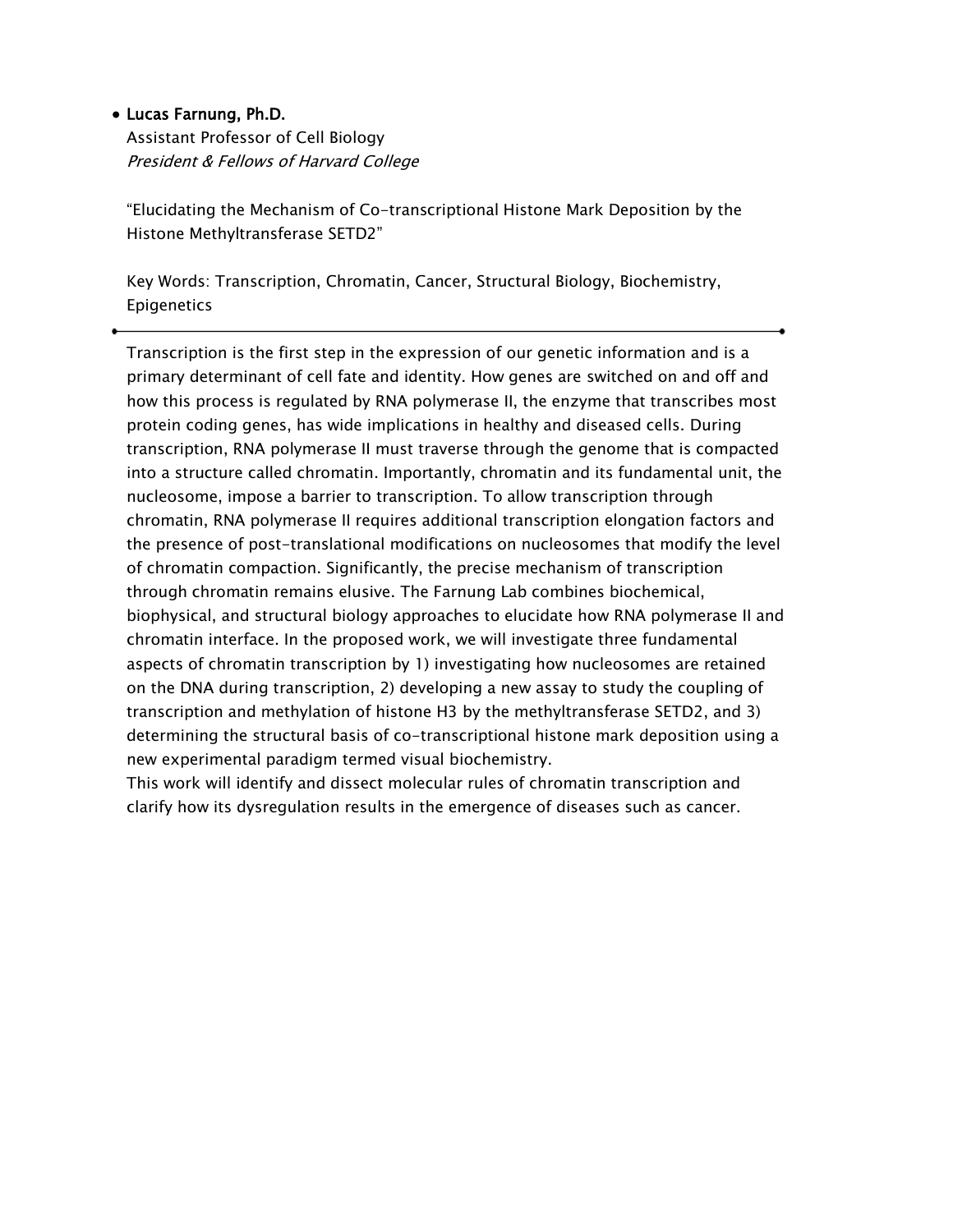### • Ana Fiszbein, Ph.D.

Assistant Professor of Biology Boston University

"Evolution and Regulation of Hybrid Exons"

Key Words: Transcription, Splicing, Gene Regulation, Transcription Start and Termination Sites

The architecture of mammalian genes enables the production of multiple transcripts by using alternative promoters, alternative termination sites, and differentially spliced exons, which greatly expand the coding capacity of our genomes. We recently discovered that exon splicing can activate cryptic promoters located nearby and that these new promoters often arise near annotated internal exons, creating "hybrid" exons that can be used as both first and internal exons in different transcripts. The regulation of these processes has profound impacts on gene expression, and yet the specific mechanisms are poorly understood. Indeed, key gaps in our understanding of co-transcriptional gene regulation include the specific mechanisms and the transfactors involved in the functional coupling between transcription and splicing. Here, we will use hybrid exons as a unique natural system where transcription and splicing are intrinsically coupled to study their inter-regulation, evolution, and mode of action. We will combine genetic, molecular, and genomic techniques with high-throughput and computational analyses to address two key aspects of co-transcriptional gene regulation. First, we will focus on how transcription and splicing are functionally linked in hybrid exons and identify key cis- and trans-factors involved in the splicingdependent activation of promoters. Then, we will explore the genomic features of hybrid exons in human transcriptomes and how those features evolved. Our research will result in insights crucial to uncovering the molecular events that cumulatively establish co-transcriptional gene regulatory networks. Ultimately, our findings will lead to the development of new computational tools to predict gene regulatory networks and design molecules to control gene expression with therapeutic benefits.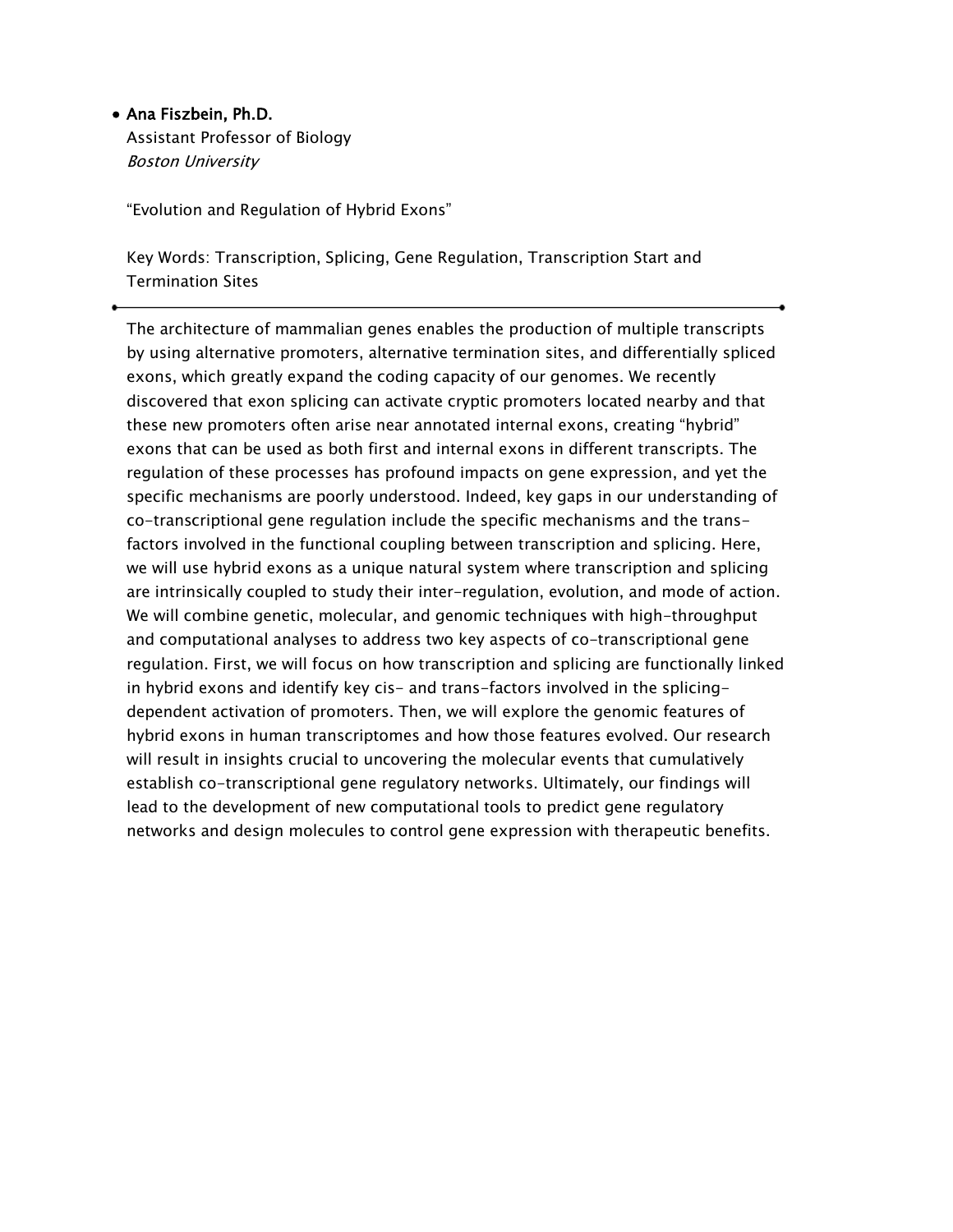# • Christine Grienberger, Ph.D.

Assistant Professor of Biology Brandeis University

"The Biophysical Basis of Neural Circuit Dynamics during Learning"

Key Words: Learning, Hippocampal formation, Neural circuit dynamics, Synaptic integration, Plasticity

The overarching goal of our research is to elucidate the fundamental principles of experience-dependent learning and memory formation. The brain has an extraordinary capacity to learn and to use past experiences to guide future behavior. When individuals learn, they create connections among features, e.g., the location of a restaurant and the food quality, to predict a future outcome. The hippocampal formation, a network of synaptically connected areas in the mammalian brain, is crucial for rapidly forming these associations and relaying the information about these feature associations to its downstream target regions. Here, we seek to understand how one of the major output regions of the hippocampal formation, the subiculum, contributes to this function. We hypothesize that the biophysical properties of individual neurons enable the subicular network to selectively route salient information to downstream connected regions. To test this theory at the synaptic, circuit, and behavioral levels, we will combine for the first time subicular whole-cell recordings, optogenetic perturbation of neural activity, and a spatial learning task. Our goal is to identify the cell-specific computations underlying subicular information processing and to determine the subiculum's impact on adaptive learned behaviors. Our findings will provide novel mechanistic insights into how basic cellular properties endow neurons in the poorly understood subiculum with the ability to produce circuit dynamics that govern learning. This work will also provide a starting point for investigating functional disruptions in neuropsychiatric disorders, in which the patients' ability to learn is impaired.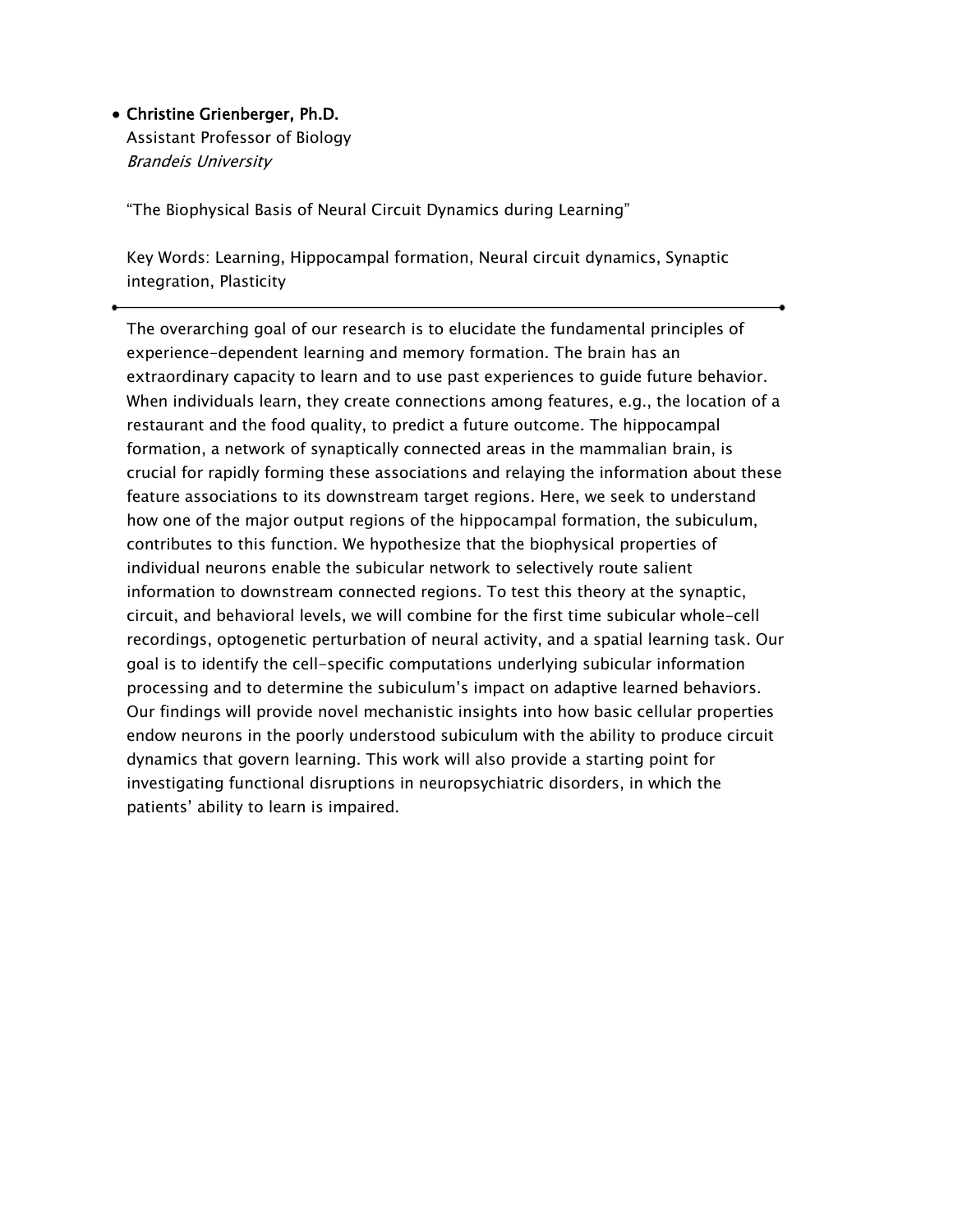### • Naama Kanarek, Ph.D.

Assistant Professor Boston Children's Hospital

"The cellular response to folate deprivation; sensing and signaling for survival in a folate-poor environment"

Key Words: Folate, Nutrient sensing, Metabolism, Signaling pathway, Cellular survival following nutrient depletion, Functional genomics

Folate is an enzymatic cofactor essential for all cell types. It is vital for the biosynthesis of RNA and DNA and is therefore required for gene expression and cell proliferation. The importance of folate is underlined by the consequences of folate deprivation, which include anemia and birth defects, and by the fact that it is a major target in cancer and autoimmune diseases therapy.

It is not known if and how the essential vitamin folate is sensed by cells. Does folate deprivation provoke a signaling response that modifies gene expression, protein function, or metabolic activity to enable survival, like other nutrient-sensing pathways? Our preliminary results indicate a distinct cellular response to folate deprivation including transcriptional and metabolic adjustment that enables survival in low folate. We propose to comprehensively explore the cellular response to folate deprivation. We will follow-up on our functional genomic screen that revealed genes that are essential for survival of folate-deprived cells and will elucidate their function in the context of the signal transduction events that orchestrate the response of cells to folate deprivation. Further, we will use unbiased methods to study the transcriptional response to low folate including regulators and target genes.

This work will contribute an unknown aspect of cellular nutrient-sensing: it will reveal the cellular response to folate deprivation and will provide a comprehensive understanding of the regulation of cellular functions in an environment of low folate, relevant to conditions ranging from fetal development to cancer.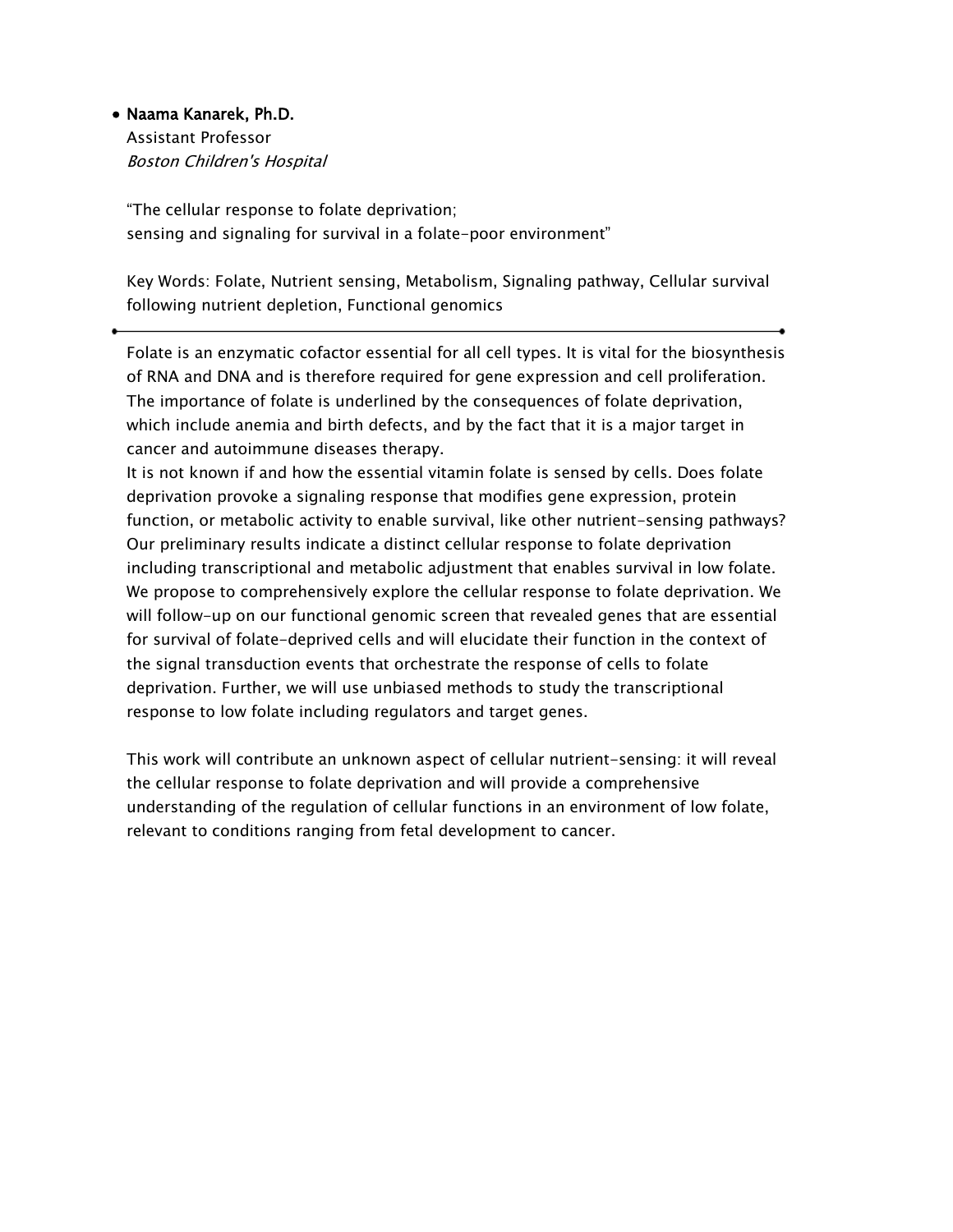# • Megan Orzalli, Ph.D.

Assistant Professor of Medicine University of Massachusetts Medical School

"The role of tonic interferon signaling in cutaneous antiviral defense."

Key Words: Organoids, Intrinsic immunity, HSV-1, Skin, Keratinocytes, Fibroblasts, Signaling pathways

Human skin is important immunological barrier against diverse viruses. Despite being an initial portal for viral entry, how barrier cells in the skin contribute to antiviral defense remains poorly understood. There is a gap in our understanding of how communication between multiple cell types in the skin shapes barrier defense. The inducible production and secretion of antiviral interferons (IFNs) is one way that cells protect against viruses. However, many viruses that infect the skin, including herpes simplex virus 1 (HSV-1), encode proteins the inhibit inducible IFN production. It remains unclear whether additional innate defense strategies exist to protect against immune-evasive viruses. Here, we will investigate the contribution of basal communication between skin keratinocytes and fibroblasts in antiviral defense. We recently discovered that fibroblasts cultured with keratinocytes to produce human skin organoids were highly resistant to HSV-1, suggesting that keratinocytes constitutively produce factor(s) that protect fibroblasts from infection. Preliminary studies implicate the tonic production of IFNs in mediating this protection, but the identify of this IFN and its role in cutaneous antiviral defense remain undefined. In Aim 1, we will identify the keratinocyte-derived factor(s) that promote resistance to HSV-1 in human skin organoids. In Aim 2, we will define the cellular components in skin organoid fibroblasts that promote resistance to HSV-1 infection. By completing these aims, we will gain fundamental mechanistic insights into antiviral defense strategies that are active in human skin and that provide protection against important human pathogens.